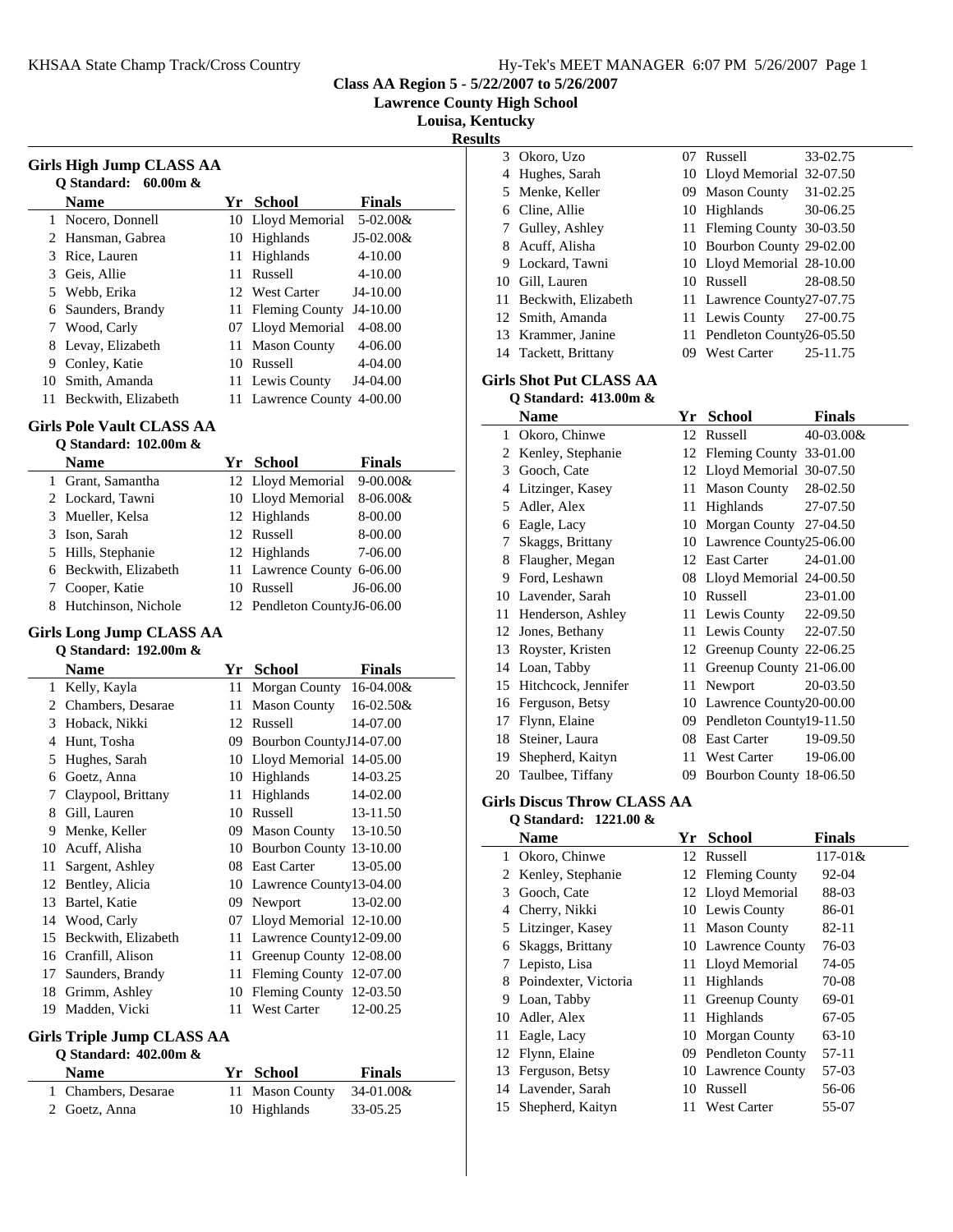|  | Hy-Tek's MEET MANAGER 6:07 PM 5/26/2007 Page 2 |  |  |
|--|------------------------------------------------|--|--|
|  |                                                |  |  |

**Class AA Region 5 - 5/22/2007 to 5/26/2007**

**Lawrence County High School**

**Louisa, Kentucky**

**<u>esults**</u><sub>2</sub>

|    | (Girls Discus Throw CLASS AA)                          |    |                              |               |
|----|--------------------------------------------------------|----|------------------------------|---------------|
|    | <b>Name</b>                                            |    | Yr School                    | <b>Finals</b> |
|    | 16 Henderson, Ashley                                   |    | 11 Lewis County              | 53-03         |
|    | 17 Howard, Amanda                                      | 11 | Greenup County               | 44-00         |
|    | 18 Steiner, Laura                                      | 08 | <b>East Carter</b>           | 39-01         |
|    | <b>Boys High Jump CLASS AA</b><br>Q Standard: 72.00m & |    |                              |               |
|    | <b>Name</b>                                            |    | Yr School                    | <b>Finals</b> |
|    | 1 Gill, Scott                                          |    | 12 Russell                   | $6 - 04.00 &$ |
|    | 2 Johnson, Charles                                     |    | 12 Lloyd Memorial            | $6 - 02.00 &$ |
|    | 3 Armstrong, Nathan                                    |    | 12 Russell                   | J6-02.00&     |
|    | 4 Hatfield, Corey                                      |    | 11 Pendleton County 6-00.00& |               |
|    | 4 Jordan, Jacob                                        |    | 12 East Carter               | $6 - 00.00 &$ |
|    | 6 Housley, Branden                                     |    | 10 Newport                   | J6-00.00&     |
|    | 7 Oetjen, Eric                                         |    | 12 Highlands                 | 5-08.00       |
|    | 8 Cecil, Clay                                          |    | 11 Highlands                 | J5-08.00      |
|    | 9 Craddock, Josh                                       |    | 11 Lloyd Memorial 5-06.00    |               |
|    | 9 Robinson, Randy                                      |    | 11 East Carter               | 5-06.00       |
|    | 11 Hatfield, Jordan                                    |    | 09 Newport                   | 5-04.00       |
|    | 12 Gosney, Kyle                                        |    | 09 Pendleton County 5-02.00  |               |
|    | <b>Boys Pole Vault CLASS AA</b>                        |    |                              |               |
|    | Q Standard: 144.00m &                                  |    |                              |               |
|    | <b>Name</b>                                            |    | Yr School                    | <b>Finals</b> |
|    | 1 Virgin, Zack                                         | 11 | Russell                      | 12-06.00&     |
|    | 2 Schurr, Elliot                                       |    | 11 Highlands                 | 10-06.00      |
|    | 3 Scudder, Ben                                         |    | 12 Lloyd Memorial 10-00.00   |               |
|    | 4 Buten, Nick                                          |    | 09 Highlands                 | 9-00.00       |
|    | 5 Hatfield, Corey                                      |    | 11 Pendleton County 8-06.00  |               |
|    | 6 Johnson JR, Charles                                  |    | 09 Lloyd Memorial J8-06.00   |               |
|    | 7 Sanford, Wes                                         |    | 10 Russell                   | 8-00.00       |
|    | 8 Hopwood, Doug                                        |    | 09 Rowan County              | 7-06.00       |
|    | <b>Boys Long Jump CLASS AA</b>                         |    |                              |               |
|    | <b>Q</b> Standard: 242.00m &                           |    |                              |               |
|    | Name                                                   |    | Yr School                    | <b>Finals</b> |
|    | 1 Gill, Scott                                          |    | 12 Russell                   | 21-11.50&     |
|    | 2 Kramer, Jordan                                       | 12 | Highlands                    | 21-01.00&     |
| 3  | Roberts, Jesse                                         |    | 12 Fleming County 20-11.00&  |               |
|    | 4 Smith, Brad                                          |    | 12 Pendleton County20-06.25& |               |
|    | 5 Schoo, Anthony                                       | 12 | Newport                      | 20-01.50      |
|    | 6 Enix, Jesse                                          |    | 11 Lewis County              | 19-08.00      |
|    | 7 Addington, Jordan                                    |    | 11 Lloyd Memorial 19-03.00   |               |
|    | 8 James, Hunter                                        |    | 08 Lawrence County18-00.50   |               |
|    | 9 Caswell, Cody                                        |    | 10 Fleming County 17-06.50   |               |
|    | 10 Oetjen, Eric                                        |    | 12 Highlands                 | 17-06.25      |
| 11 | Rogers, Max                                            |    | 09 Russell                   | 17-04.00      |
|    | 12 Pak-Kin, Lee                                        |    | 11 Bourbon County 16-10.00   |               |
|    | 13 O'Brian, Turner                                     |    | 08 Lawrence County16-06.25   |               |
|    | 14 Blevins, Steven                                     |    | 10 Bourbon County 15-06.00   |               |
|    | <b>Boys Triple Jump CLASS AA</b>                       |    |                              |               |
|    | Q Standard: 498.00m &                                  |    |                              |               |
|    | Name                                                   |    | Yr School                    | Finals        |
| 1  | Roberts, Jesse                                         | 12 | Fleming County 42-02.50&     |               |

| S  |                     |    |                             |          |
|----|---------------------|----|-----------------------------|----------|
|    | 2 Addington, Jordan |    | 11 Lloyd Memorial 41-08.00& |          |
| 3  | Reed, Daniel        | 11 | <b>Mason County</b>         | 40-05.25 |
| 4  | Enix, Jesse         |    | 11 Lewis County             | 40-01.00 |
| 5  | Housley, Branden    | 10 | Newport                     | 39-09.75 |
| 6  | Desai, Bishma       |    | 11 Pendleton County39-04.50 |          |
| 7  | Schoo, Anthony      |    | 12 Newport                  | 39-01.00 |
| 8  | Craddock, Josh      |    | 11 Lloyd Memorial 38-03.25  |          |
| 9  | Clark, Nathan       |    | 11 Lewis County             | 37-07.50 |
| 10 | James, Hunter       |    | 08 Lawrence County37-01.50  |          |
| 11 | Kramer, Jordan      | 12 | Highlands                   | 36-11.25 |
|    | 12 O'Brian, Turner  |    | 08 Lawrence County35-11.25  |          |
| 13 | Rogers, Max         | 09 | Russell                     | 35-10.00 |
|    | 14 Bathiany, Drew   | 11 | Highlands                   | 35-06.50 |
|    | 15 Robinson, Randy  | 11 | East Carter                 | 35-00.00 |
|    | 16 Pak-Kin, Lee     | 11 | Bourbon County 34-07.00     |          |
|    | 17 McKenzie, Collin | 09 | Russell                     | 32-11.00 |
|    |                     |    |                             |          |

#### **Boys Shot Put CLASS AA Q Standard: 542.00m &**

|    | Name               | Yr | <b>School</b>            | <b>Finals</b> |
|----|--------------------|----|--------------------------|---------------|
| 1  | Marshall, Curtis   | 12 | Newport                  | 46-08.00&     |
| 2  | Cornwell, Jonathan | 11 | Russell                  | 44-05.00      |
| 3  | Boxx, Devon        | 11 | Newport                  | 43-09.50      |
| 4  | Hempfling, Alex    | 11 | <b>Highlands</b>         | 41-04.50      |
| 5  | Hinton, Tyler      | 11 | Lawrence County41-00.00  |               |
| 6  | Bradford, Zach     | 11 | Lloyd Memorial 39-00.00  |               |
| 7  | Bellew, Kerry      | 11 | <b>East Carter</b>       | 38-03.50      |
| 8  | Nutter, George     | 11 | Fleming County 37-10.50  |               |
| 9  | Pettit, Kyle       | 11 | Pendleton County37-08.50 |               |
| 10 | Gullett, Ethan     | 12 | Russell                  | 37-06.50      |
| 11 | Hall, Matt         | 12 | Rowan County             | 36-08.00      |
| 12 | Schlosser, Ben     | 12 | Highlands                | 36-05.50      |
| 13 | Drifmeyer, Alex    | 09 | Lloyd Memorial 36-04.00  |               |
| 14 | Russell, Nick      | 10 | Lewis County             | 36-03.00      |
| 15 | Soister, Shawn     | 12 | <b>Mason County</b>      | 36-01.50      |
| 16 | Woods, Rob         | 11 | <b>East Carter</b>       | 35-00.50      |
| 17 | Meadows, Aaron     | 10 | Rowan County             | 34-08.00      |
| 18 | Grayson, Matt      | 12 | Greenup County 34-02.00  |               |
| 19 | Ratcliff, PJ       | 11 | Greenup County 33-11.00  |               |
| 19 | Frazier, Morgan    | 10 | Lawrence County33-11.00  |               |
| 21 | Dawson, Drew       | 12 | Bourbon County 32-06.50  |               |
| 22 | Morrison, Zac      | 10 | Bourbon County 29-09.00  |               |
| 23 | Wright, Adam       | 10 | Pendleton County28-07.00 |               |
| 24 | Jaminson, Bryant   |    | 10 Lewis County          | 27-05.50      |
|    |                    |    |                          |               |

## **Boys Discus Throw CLASS AA**

| O Standard: $1663.00 \&$ |  |                   |               |
|--------------------------|--|-------------------|---------------|
| <b>Name</b>              |  | Yr School         | <b>Finals</b> |
| Bellew, Kerry<br>1.      |  | 11 East Carter    | 126-06        |
| 2 Jurgens, Trey          |  | 11 Highlands      | 126-02        |
| 3 Soister, Shawn         |  | 12 Mason County   | 117-03        |
| 4 Bradford, Zach         |  | 11 Lloyd Memorial | 116-04        |
| 5 Gullett, Ethan         |  | 12 Russell        | 115-09        |
| 6 Boxx, Devon            |  | 11 Newport        | 115-04        |
| Hall, Matt               |  | 12 Rowan County   | 114-08        |